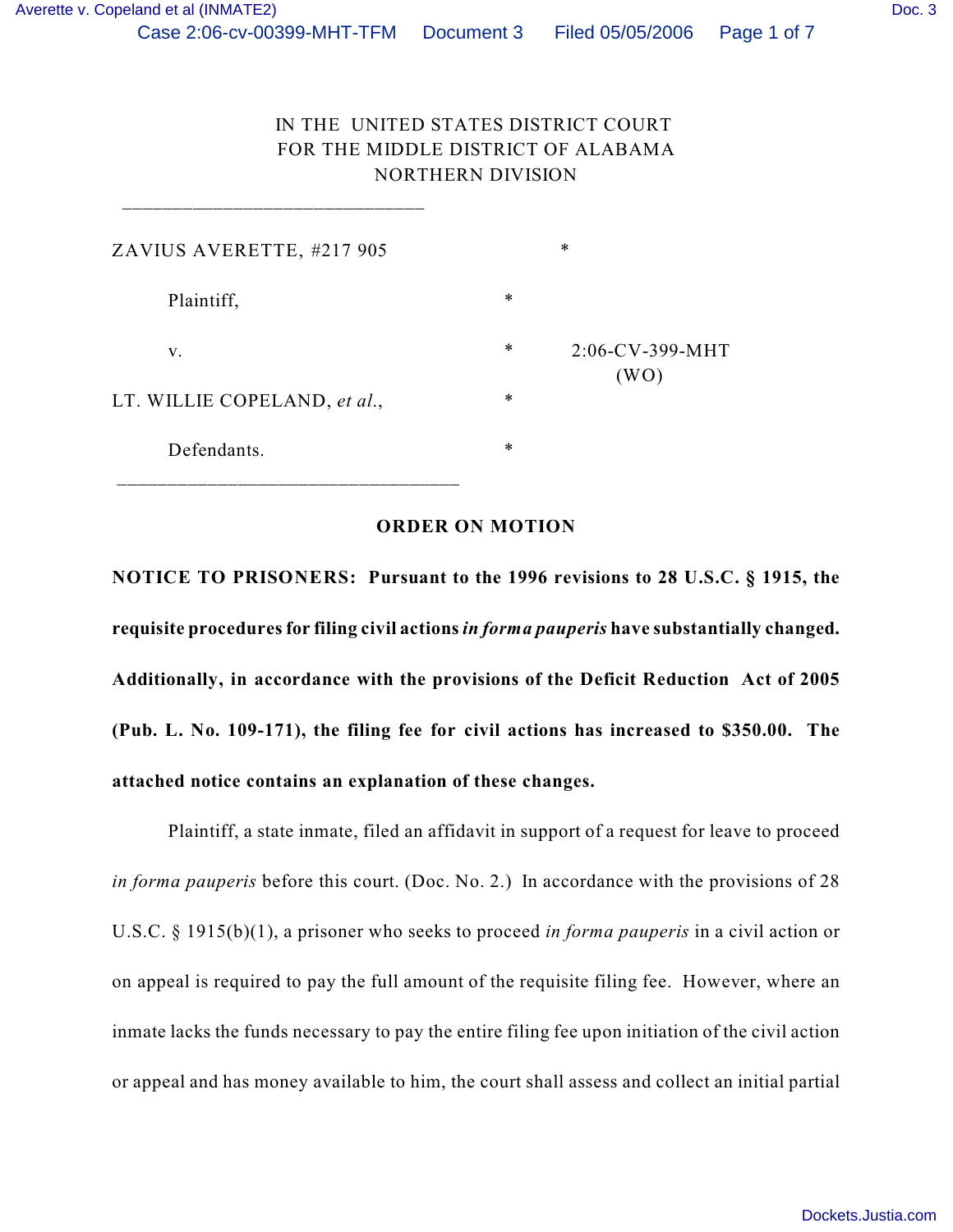filing fee.

An inmate account clerk filed a certificate which indicates the balance in Plaintiff's prison account at the time the instant complaint was filed and provides the court with information necessary to determine the average monthly balance of Plaintiff's prison account and the average monthly deposits to such account for the six month period preceding the filing of this complaint. A review of this information reveals that Plaintiff lacks the funds necessary to pay the \$350.00 filing fee. The documents further establish that for the six month period immediately preceding the filing of the instant complaint the average monthly deposits to Plaintiff's prison account were \$40.83. Such amount was greater than the average monthly balance in Plaintiff's account (\$7.46). Thus, in accordance with the provisions of 28 U.S.C. § 1915(b)(1)(A), Plaintiff is required to pay an initial partial filing fee of \$8.16 (20 percent of the average monthly deposits to Plaintiff's account).

Accordingly, it is

ORDERED that on or before **May 25, 2006** Plaintiff shall forward to the Clerk of this Court the sum of \$8.16 as an initial partial filing fee. **Plaintiff is hereby advised that it is his responsibility to submit the appropriate paperwork to the prison account clerk for transmission of his funds to this court for payment of the initial partial filing fee**. If the funds have been dispersed from Plaintiff's prison account and are not now available to him, Plaintiff must make arrangements for payment of the requisite filing fee.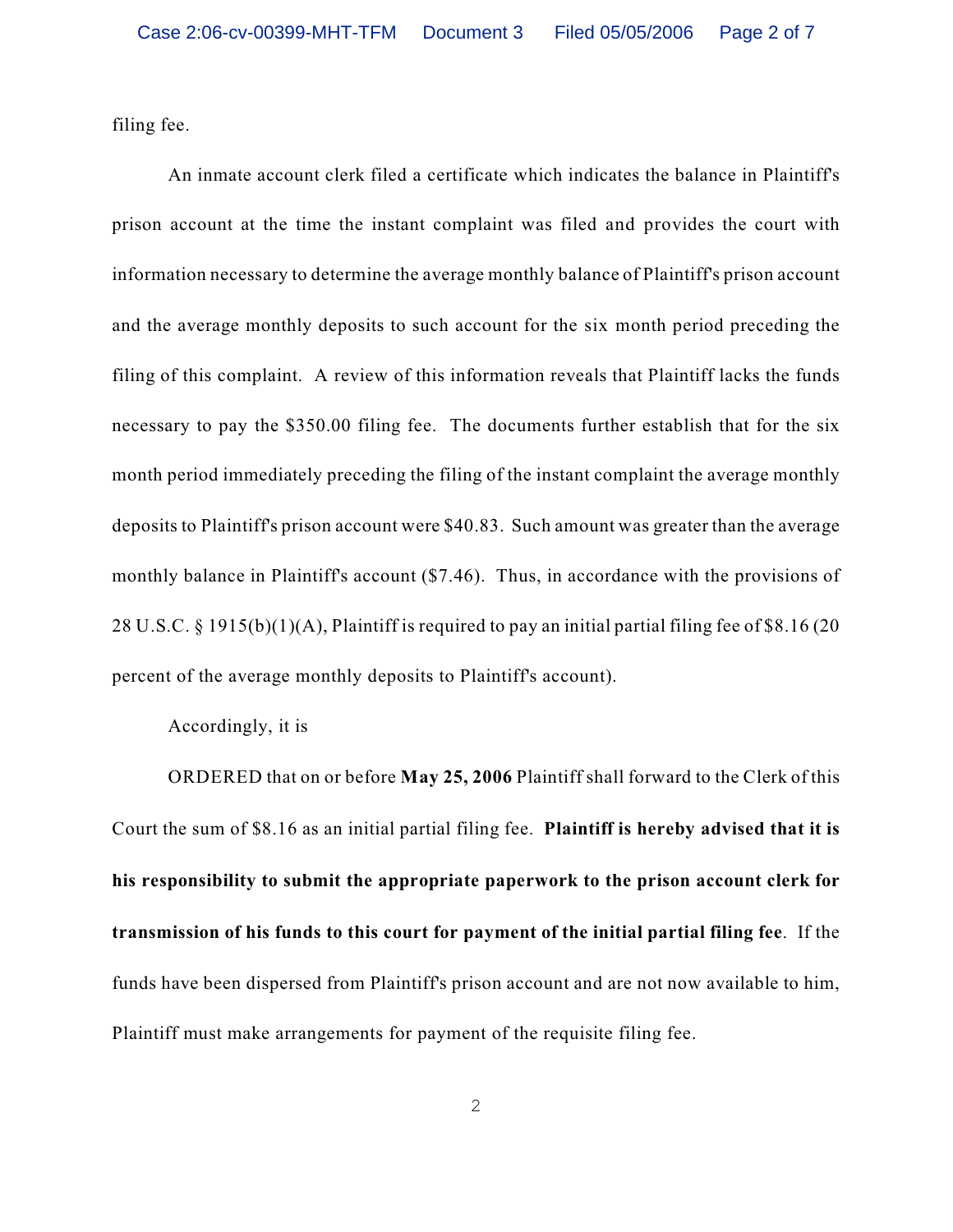In accordance with the provisions of 28 U.S.C.  $\S$  1915(b)(2), it is hereby ORDERED that:

1. Plaintiff shall make monthly payments of 20 percent of each preceding month's income and/or funds credited to his account as payments towards the \$350.00 filing fee.

2. Those persons having custody of Plaintiff shall forward the above described payments from Plaintiff's account to the Clerk of this court each time the amount in Plaintiff's account exceeds \$10.00 until the \$350.00 filing fee is paid in full.

To aid Plaintiff and those persons having custody of Plaintiff in complying with the requirements of this order, the Clerk is DIRECTED to furnish a copy of this order to the account clerk at the William E. Donaldson Correctional Facility.

It is further

ORDERED that except to the extent that payment is required under this order Plaintiff's motion for leave to proceed *in forma pauperis* (Doc. No. 2) is hereby GRANTED.

Plaintiff is cautioned that if he fails to pay the initial partial filing fee in compliance with this order the Magistrate Judge will recommend that his case be dismissed and such dismissal will not be reconsidered unless exceptional circumstances exist. **Plaintiff is advised that if he is unable to procure the initial partial filing fee within the time allowed by this court he must inform the court of such inability and request an extension of time within which to file the fee**. **Plaintiff is further advised that if this case is dismissed for**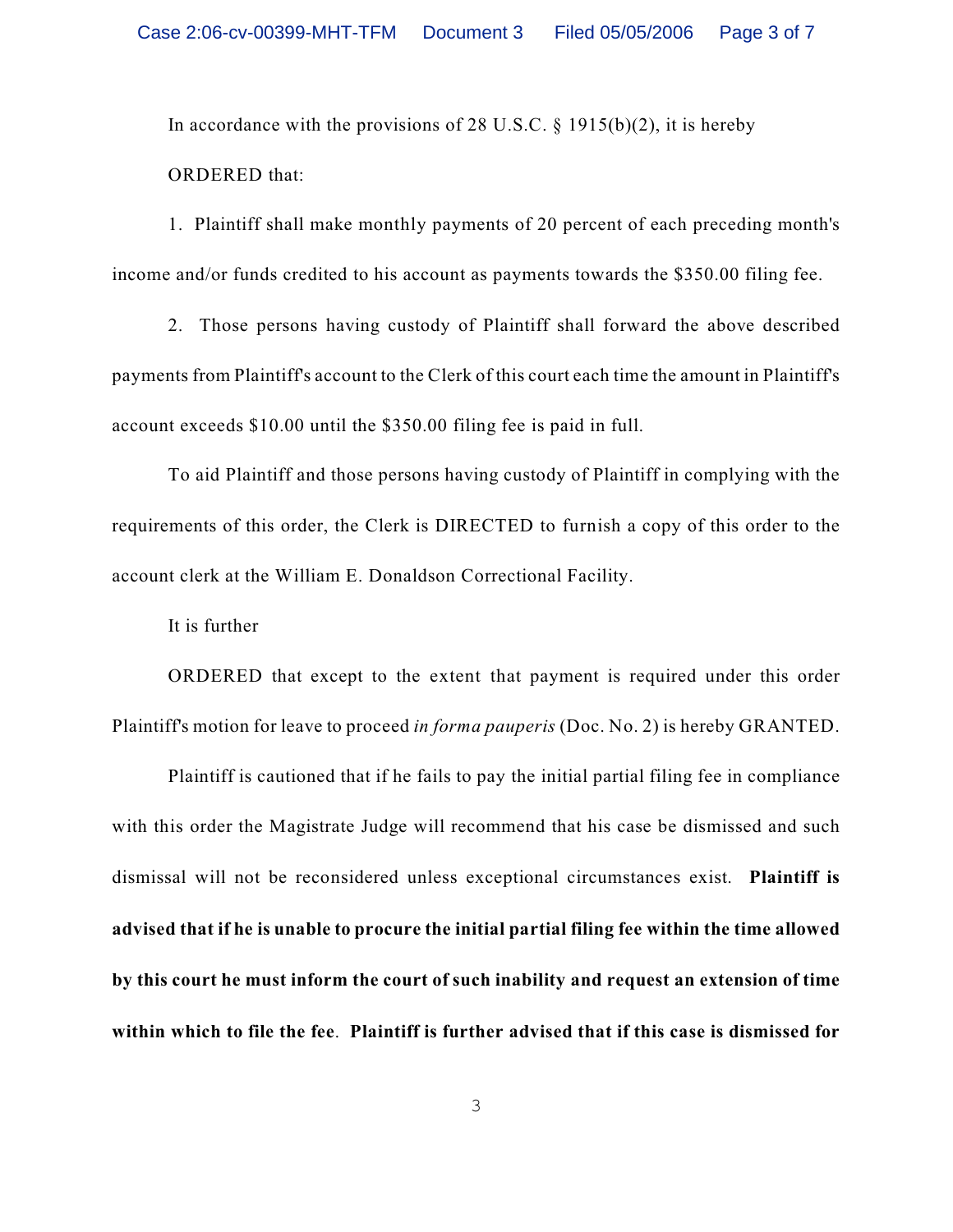**failure to pay the initial partial filing fee or for any other reason he remains obligated to pay the \$350.00 filing fee**. The filing fee will be collected from any funds which become available to Plaintiff and will be forwarded to this court by those persons having custody of Plaintiff pursuant to the directives contained in this order. **Moreover, Plaintiff is hereby informed that notwithstanding payment of the initial partial filing fee this court will dismiss this case prior to service of process if the court determines that the action is frivolous, malicious, fails to state a claim upon which relief may be granted, or seeks monetary relief from a defendant who is immune from such relief in accordance with the provisions of 28 U.S.C. § 1915(e)(2)(B)(i), (ii) and (iii).**

Additionally, Plaintiff is advised that if he files a notice of appeal he will likewise be required to pay the requisite appellate filing fee which is currently \$450.00. Thus, if at the time Plaintiff files a notice of appeal he has the necessary funds to pay the \$450.00 filing fee, he must submit such amount to the court with the notice of appeal. If the requisite funds are not available and Plaintiff seeks to proceed *in forma pauperis* on his appeal, he must complete an affidavit in support of such request and supply the court with a certified copy of his prison account statement for the 6-month period preceding the filing of the appeal. However, Plaintiff is informed that regardless of this court's determination on his *in forma pauperis* motion the entire appellate filing fee will be collected from those persons having custody of him from funds available in his prison account in a manner similar to that outlined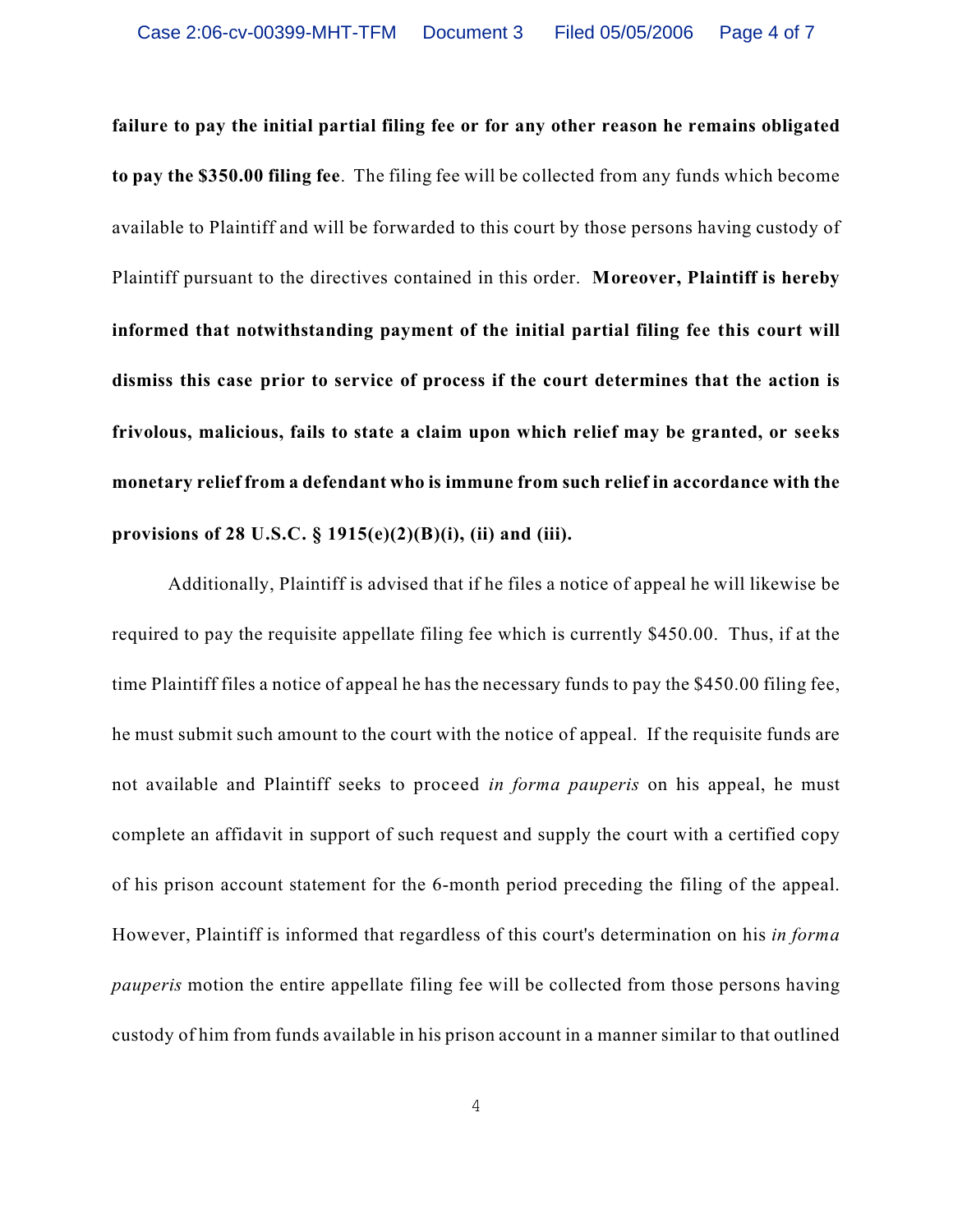in this order.

Done, this 5th day of May 2006.

/s/ Delores R. Boyd DELORES. R. BOYD UNITED STATES MAGISTRATE JUDGE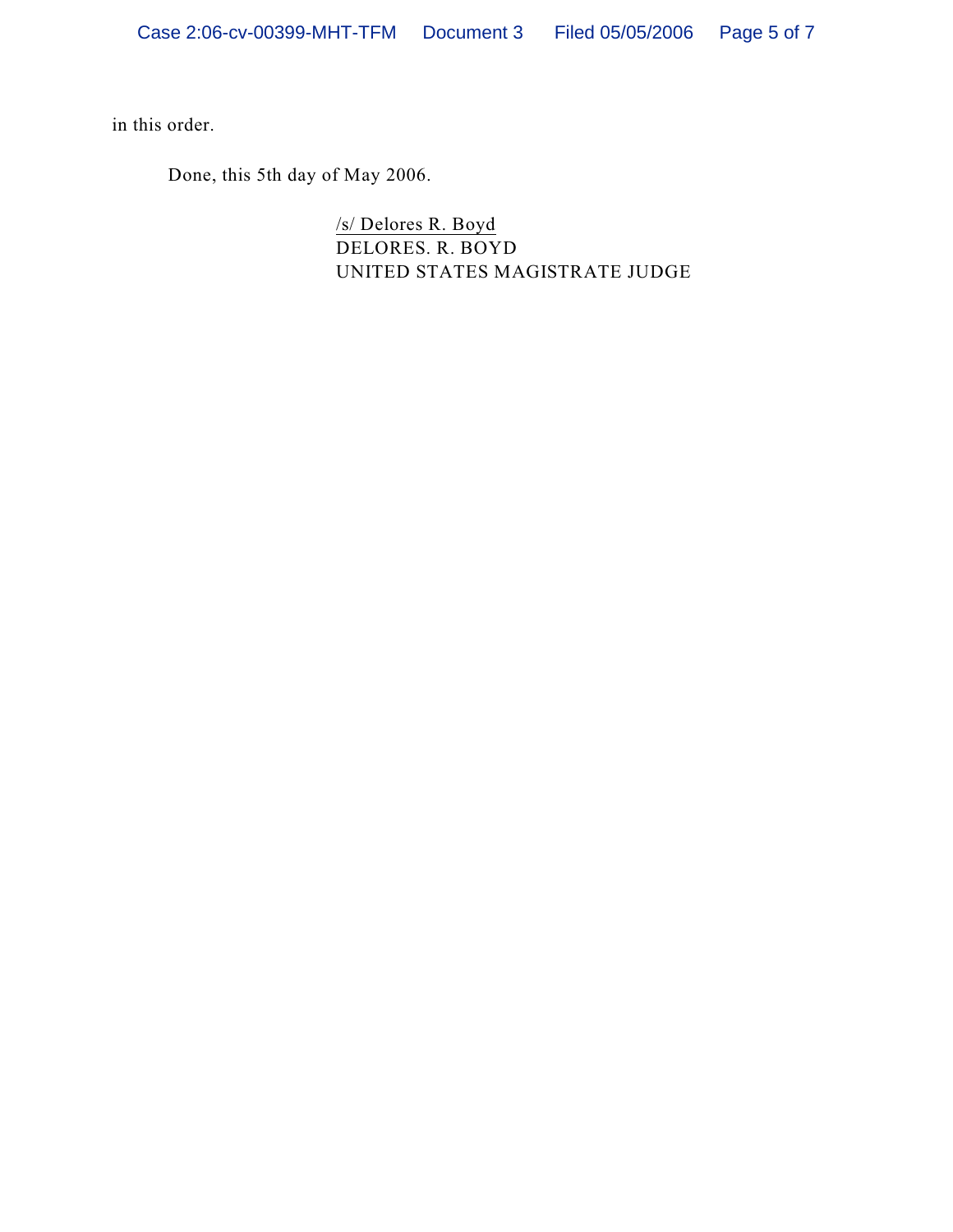## **NOTICE**

## INFORMATION TO PRISONERS SEEKING LEAVE TO PROCEED *IN FORMA PAUPERIS* PURSUANT TO 28 U.S.C. § 1915 IN CIVIL ACTIONS BEFORE ANY FEDERAL COURT

**In accordance with 1996 amendments to the** *in forma pauperis* **(IFP) statute governing civil actions in federal court, as a prisoner you will be obligated to pay the full filing fee of \$350.00 for a civil action**. **If you later file an appeal, the filing fee for the appeal is \$450.00 and you will likewise be responsible for payment of such fee. Thus, if at the time you file your action you have the funds available to pay the requisite filing fee, you must send such amount to the court with your complaint or notice of appeal and, if appropriate, your IFP application.**

If you do not have enough money to pay the full filing fee when your action is filed, you can file the action without prepayment of the filing fee. However, the court will assess and, when funds exist, collect an initial partial filing fee. The initial partial filing fee will be equal to 20 percent of the average monthly deposits to your prison or jail account for the six months immediately preceding the filing of the lawsuit, or 20 percent of the average monthly balance in your prison or jail account for that same six month period, whichever is greater. The court will order that you make the initial partial filing fee out of your prison or jail account or any other funds you have indicated are available to you. **If you fail to submit the initial partial filing fee, your case will be dismissed and the full amount of the filing fee will be collected from those persons having custody of you**.

After the initial partial filing fee has been paid, you will be responsible for paying the balance of the filing fee. To fulfill your obligation for payment of the full filing fee, each month you will owe 20 percent of your preceding month's income toward the balance on the filing fee. Pursuant to an order of the court, the agency that has custody of you will collect that money and send payments to the court any time the amount in the account exceeds \$10.00. **You are advised that the balance of the filing fee will be collected even if the action is subsequently dismissed for any reason, summary judgment is granted against you, or you fail to prevail at trial.** 

In order to proceed with an action or appeal *in forma pauperis* you must complete the affidavit in support of your request to proceed *in forma pauperis* and supply the court with a certified copy of your prisoner account statement for the 6-month period preceding the filing of the complaint or notice of appeal and return it to the court with your cause of action. If you submit an incomplete form or do not submit a prison or jail account statement with the form, your request to proceed *in forma pauperis* will be denied.

**Regardless of whether some or all of the filing fee has been paid, the court is required to screen your complaint and to dismiss the complaint if (1) your allegation of poverty is untrue; (2) the action is frivolous or malicious; (3) your complaint does not state a claim on which relief can be granted; or (4) you sue a defendant for money damages and that defendant is immune from liability for money damages**.

**If on three or more occasions you have filed actions or appeals while a prisoner which**